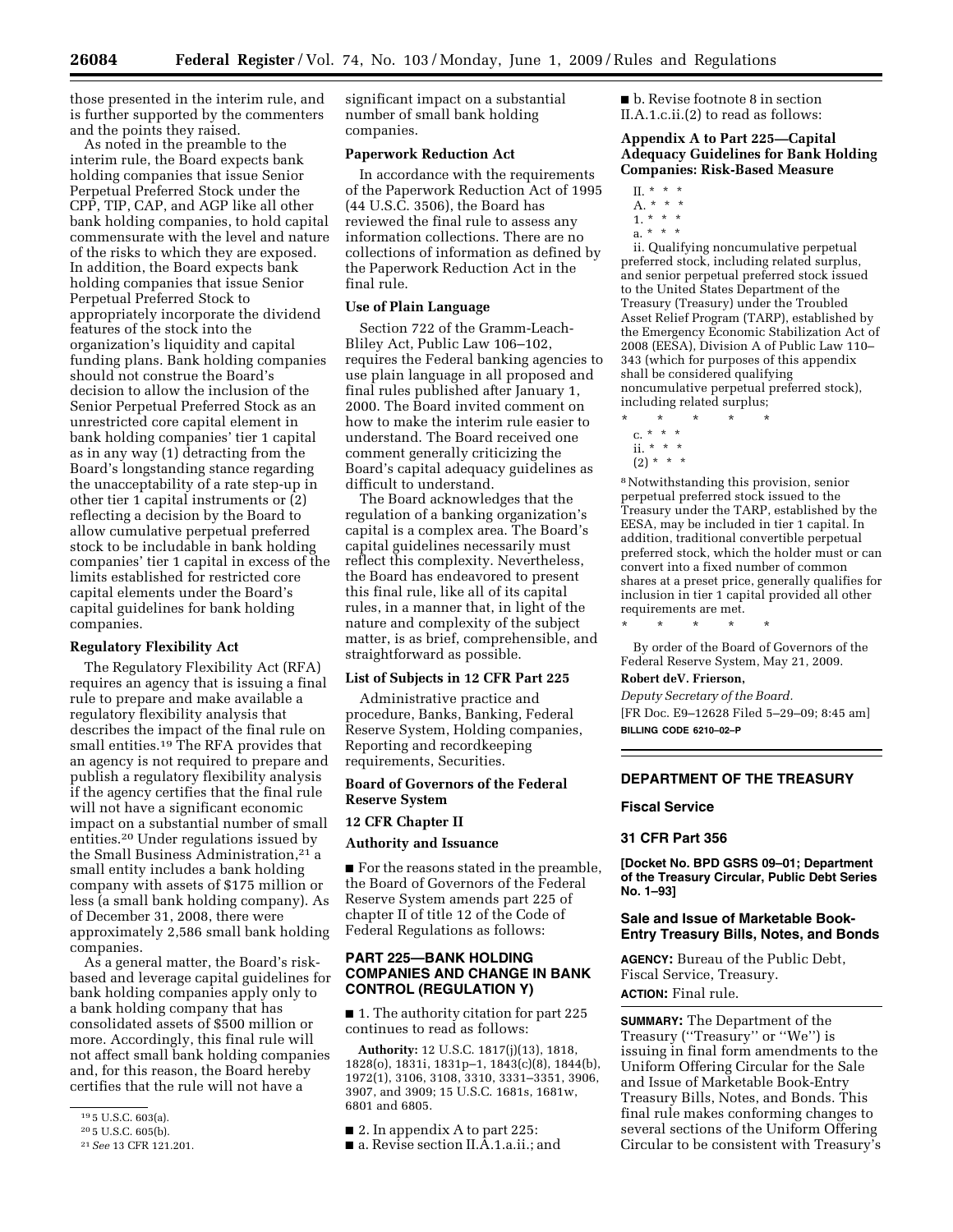current auction practices. The first change modifies the description of Treasury bills to clarify that they may be issued at a discount or at par, depending upon the auction results. The second change clarifies that the rate or yield bid in Treasury bill or Treasury fixedprincipal securities auctions must be a positive number or zero. The third change eliminates a provision related to ''guaranteed bid'' arrangements that was intended for multiple-price auctions. Because Treasury no longer conducts multiple-price auctions, the provision is no longer needed or effective. The fourth change updates an example of the proration of auction awards at the highest accepted yield or discount rate to reflect the change in minimum and multiple bid amounts to \$100 for all Treasury marketable securities auctions that became effective in 2008. The fifth change modifies the provision for the notification of auction awards and settlement amounts to provide language consistent with related provisions of the Uniform Offering Circular. Finally, we are updating several references to the Bureau of the Public Debt's Web site to reflect the current URL.

**DATES:** Effective June 1, 2009.

**ADDRESSES:** This final rule is available on the Bureau of the Public Debt's Web site at: *[http://www.treasurydirect.gov.](http://www.treasurydirect.gov)* It is also available for public inspection and copying at the Treasury Department Library, Room 1428, Main Treasury Building, 1500 Pennsylvania Avenue, NW., Washington, DC 20220. To visit the library, call (202) 622–0990 for an appointment.

**FOR FURTHER INFORMATION CONTACT:** Lori Santamorena, Lee Grandy, or Kevin Hawkins, Department of the Treasury, Bureau of the Public Debt, Government Securities Regulations Staff, (202) 504– 3632.

**SUPPLEMENTARY INFORMATION:** Part 356 of title 31 of the Code of Federal Regulations, also referred to as the Uniform Offering Circular (''UOC'' or ''auction rules''), sets out the terms and conditions for the sale and issuance by the Treasury to the public of marketable book-entry Treasury bills, notes, and bonds.1 The UOC, together with the offering announcement for each auction, represents a comprehensive statement of the terms and conditions. This final rule makes conforming changes to the UOC to reflect Treasury's current auction practices.

# **I. Treasury Bills Description**

The UOC currently describes Treasury bills as being "issued at a discount."<sup>2</sup> Under certain market conditions, however, an auction can result in Treasury bills being issued at par (in essence yielding zero percent).3 Treasury bill offering announcements,4 starting in December 2008, clarified, in a footnote, that ''Treasury bills will be issued at a discount or at par.'' In keeping with Treasury's practice of incorporating the terms and conditions of Treasury auctions into the UOC, the description of Treasury bills at 31 CFR 356.5(a)(1) is being modified to state that Treasury bills may be ''issued at a discount or at par, depending upon the auction results.''

## **II. Competitive Bid Format**

Treasury is adding a sentence to each of the descriptions of the competitive bid formats for Treasury bills and Treasury fixed-principal securities in 31 CFR 356.12 to clarify that the rate or yield bid must be a positive number or zero.5

## **III. Guaranteed Bids**

The UOC contains several provisions to regulate bidders<sup>6</sup> in a Treasury auction. We are eliminating a provision at 31 CFR 356.14(a) related to ''guaranteed bid'' arrangements in Treasury auctions that is no longer needed. Specifically, we are eliminating the provision in 31 CFR 356.14(a) that states, ''If a bid from a depository institution or a dealer fulfills a guarantee to a customer to sell a specified amount of securities at an agreed-upon price, or a price fixed in terms of an agreed-upon standard, then the bid is a bid of that depository institution or dealer. It is not a customer bid.'' This particular provision dates back to 1995 when Treasury conducted multiple-price auctions, which are auctions in which each successful competitive bidder pays the price equivalent to the yield or rate that it bid. Prior to the close for submission of competitive bids, certain dealers were entering into arrangements to guarantee their customers 7 a price conditioned on

the outcome of the auction (*e.g.,* the weighted average yield determined in the auction).8 This provision was added in response to and intended to address that specific practice. In 1998, Treasury shifted to single-price auctions for all Treasury marketable securities, which are auctions in which all successful bidders pay the same price regardless of the yields or rates they each bid.9 Because Treasury no longer conducts multiple-price auctions, the provision is no longer needed or effective. Treasury expects any depository institution or dealer guaranteeing bids in a singleprice auction to reexamine this practice, confirm that the bidder has been properly identified on the bid, and raise any questions with Treasury staff. Questions related to particular facts and circumstances may be directed to the Government Securities Regulations Staff at the telephone number listed above.

Treasury expects transparency in the submission of all auction bids, including those for customers, to maintain the integrity of the auction process. All auction participants, including bidders, customers, and submitters must comply with Treasury's auction rules. This rule makes no changes to the general UOC requirements of 31 CFR 356.12 bidding restrictions, 31 CFR 356.13 net long position reporting, 31 CFR 356.14 proper identification of customers, 31 CFR 356.16 certifications, and 31 CFR 356.24 confirmations required from any customer awarded a par amount equal to or greater than \$750 million.

# **IV. Proration Example**

On March 20, 2008, Treasury amended the UOC to lower the minimum and multiple par amounts for which bidders may bid in all Treasury marketable securities auctions from \$1,000 to \$100.10 We are updating the example in 31 CFR 356.21(a) of the proration of auction awards at the highest accepted yield or discount rate to reflect the \$100 minimum and multiple bid amounts.

# **V. Settlement Notification**

The UOC includes certain notification requirements of auction awards. We are making a nonsubstantive change to the

10 *See* 73 FR 14937, March 20, 2008.

<sup>1</sup> The UOC was published as a final rule in January 1993. *See* 58 FR 412, January 5, 1993. The circular, as amended, is codified at 31 CFR part 356.

<sup>2 31</sup> CFR 356.5(a)(1).

<sup>3</sup> The 4-week bill auctions conducted on December 9, 16, and 23, 2008, resulted in Treasury bills being issued at par. *See* Treasury securities auction 2008 press releases for 4-week bills at: *[http://treasurydirect.gov/instit/annceresult/press/](http://treasurydirect.gov/instit/annceresult/press/preanre/2008/2008_4week.htm)  preanre/2008/2008*\_*4week.htm.*  4 *Id.* 

<sup>5 31</sup> CFR 356.12(c)(1)(i) and (ii).

<sup>6</sup> The UOC defines a ''bidder'' at 31 CFR 356.2 to include persons and entities who offer to purchase Treasury securities in an auction through a depository institution or dealer.

<sup>7</sup> *See* definition of ''customer'' at 31 CFR 356.2.

<sup>8</sup> *See* 60 FR 13906, March 15, 1995. The ''guarantee bid'' provision was subsequently moved from the definition of ''bid'' in 31 CFR 356.2 to 31 CFR 356.14(a) when the UOC was converted to plain language in 2004. *See* 69 FR 45202, July 28, 2004.

<sup>9</sup> *See* November 1998 Quarterly Refunding Statement remarks by Gary Gensler, Treasury Assistant Secretary for Financial Markets (October 28, 1998) *[http://www.treas.gov/press/releases/](http://www.treas.gov/press/releases/rr2782.htm)  rr2782.htm*.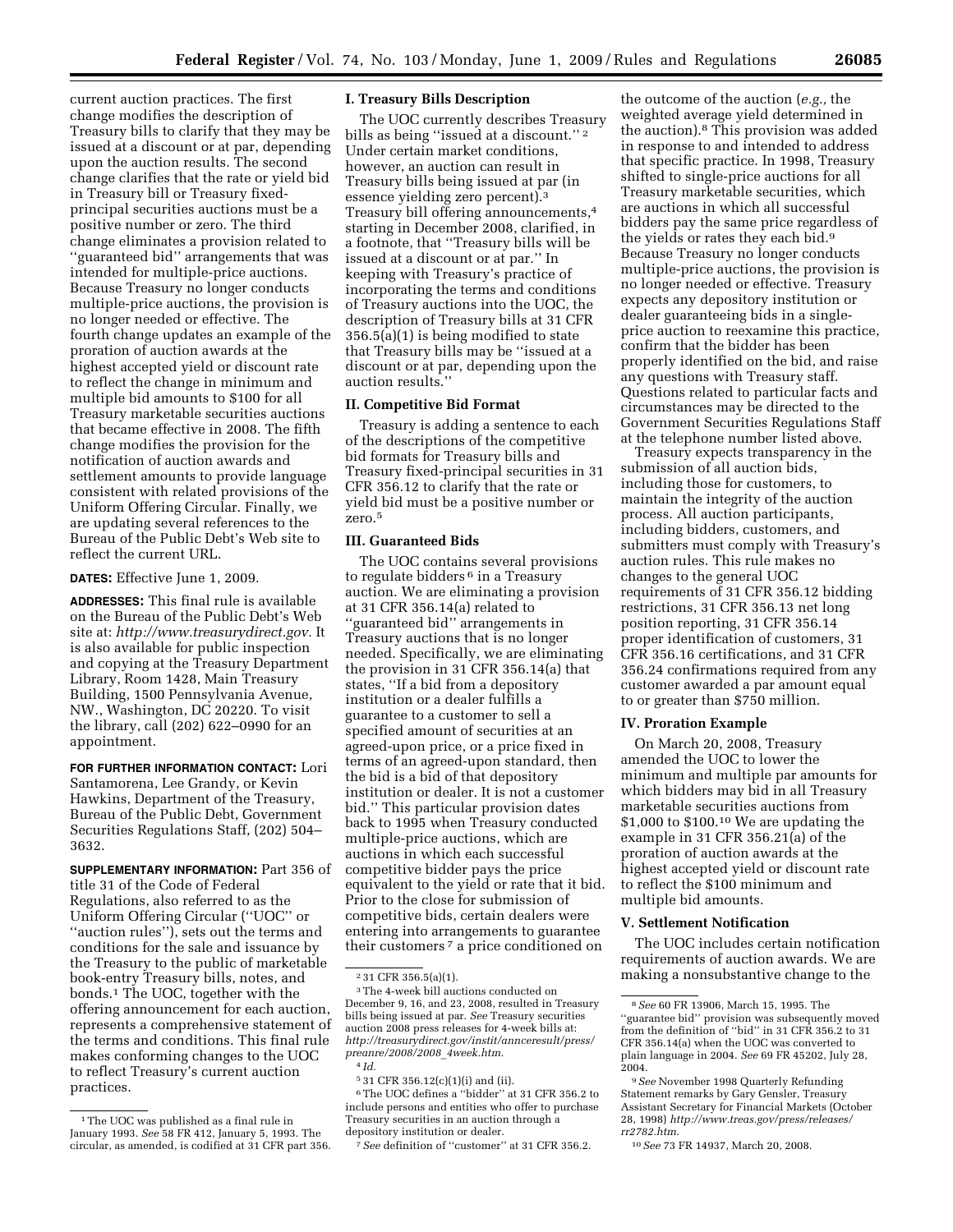first sentence in 31 CFR 356.24(c) to conform to the language in 31 CFR 356.24(a).

# **VI. Web Site References**

Information regarding Treasury's marketable securities auctions can be found on or accessed by way of the Bureau of the Public Debt's Web site. The Web site has changed and it can now be accessed at *http:// [www.treasurydirect.gov](http://www.treasurydirect.gov)* instead of its

previous address, *http:// [www.publicdebt.treas.gov.](http://www.publicdebt.treas.gov)* Therefore, we are updating the references to the Web site at 31 CFR 356.23(a) and 31 CFR 356.31(a) accordingly.

## **Procedural Requirements**

This final rule only makes conforming changes to the UOC and, therefore, does not meet the criteria for a ''significant regulatory action'' pursuant to Executive Order 12866. Because this rule relates to public contracts and procedures for United States securities, the notice, public comment, and delayed effective date provisions of the Administrative Procedure Act are inapplicable, pursuant to 5 U.S.C. 553(a)(2).

As no notice of proposed rulemaking is required, the provisions of the Regulatory Flexibility Act (5 U.S.C. 601, *et seq.*) do not apply.

There is no new collection of information contained in this final rule, and, therefore, the Paperwork Reduction Act does not apply. The Office of Management and Budget has approved the collections of information already contained in 31 CFR part 356, under control number 1535–0112. Under the Paperwork Reduction Act, an agency may not conduct or sponsor, and a person is not required to respond to, a collection of information unless it displays a valid OMB control number.

#### **List of Subjects in 31 CFR Part 356**

Bonds, Federal Reserve System, Government securities, Securities. ■ For the reasons set forth in the preamble, 31 CFR part 356 is amended as follows:

# **PART 356—SALE AND ISSUE OF MARKETABLE BOOK-ENTRY TREASURY BILLS, NOTES, AND BONDS (DEPARTMENT OF THE TREASURY CIRCULAR, PUBLIC DEBT SERIES NO. 1–93)**

■ 1. The authority citation for part 356 continues to read as follows:

**Authority:** 5 U.S.C. 301; 31 U.S.C. 3102, *et seq.;* 12 U.S.C. 391.

■ 2. Section 356.5 is amended by revising paragraph (a)(1) to read as follows:

**§ 356.5 What types of securities does the Treasury auction?**  \* \* \* \* \*

(a) \* \* \*

(1) Are issued at a discount or at par, depending upon the auction results; \* \* \* \* \*

■ 3. Section 356.12 is amended by revising paragraphs (c)(1)(i) and (ii) to read as follows:

#### **§ 356.12 What are the different types of bids and do they have specific requirements or restrictions?**

# \* \* \* \* \*

(c) \* \* \*

 $(1) * * * *$ 

(i) *Treasury bills.* A competitive bid must show the discount rate bid, expressed with three decimals in .005 increments. The third decimal must be either a zero or a five, for example, 5.320 or 5.325. We will treat any missing decimals as zero, for example, a bid of 5.32 will be treated as 5.320. The rate bid may be a positive number or zero.

(ii) *Treasury fixed-principal securities.* A competitive bid must show the yield bid, expressed with three decimals, for example, 4.170. We will treat any missing decimals as zero, for example, a bid of 4.1 will be treated as 4.100. The yield bid may be a positive number or zero.

\* \* \* \* \*

■ 4. Section 356.14 is amended by revising paragraph (a) to read as follows:

## **§ 356.14 What are the requirements for submitting bids for customers?**

(a) *Institutions that may submit bids for customers.* Only depository institutions or dealers may submit bids for customers (*see* definitions at § 356.2), or for customers of intermediaries, under the requirements set out in this section.

■ 5. Section 356.21 is amended by revising paragraph (a) to read as follows:

\* \* \* \* \*

## **§ 356.21 How are awards at the high yield or discount rate calculated?**

(a) *Awards to submitters.* We generally prorate bids at the highest accepted yield or discount rate under § 356.20(a)(2) of this part. For example, if 80.15% is the announced percentage at the highest yield or discount rate, we award 80.15% of the amount of each bid at that yield or rate. A bid for \$100 million at the highest accepted yield or discount rate would be awarded \$80,150,000 in this example. We always make awards for at least the minimum to bid, and above that amount we make awards in the appropriate multiple to

bid. For example, Treasury bills may be issued with a minimum to bid of \$100 and multiples to bid of \$100. Say we accept an \$18,000 bid at the high discount rate, and the percent awarded at the high discount rate is 88.27%. We would award \$15,900 to that bidder, which is an upward adjustment from \$15,888.60 (\$18,000 × .8827) to the nearest multiple of \$100. If we were to award 4.65% of bids at the highest accepted rate, for example, the award for a \$100 bid at that rate would be \$100, rather than \$4.65, in order to meet the minimum to bid for a bill issue.

\* \* \* \* \*

■ 6. Section 356.23 is amended by revising paragraph (a) to read as follows:

## **§ 356.23 How are the auction results announced?**

(a) After the conclusion of the auction, we will announce the auction results through a press release that is [available on our Web site at](http://www.treasurydirect.gov) *http:// www.treasurydirect.gov.* 

\* \* \* \* \*

\* \* \* \* \*

■ 7. Section 356.24 is amended by revising paragraph (c) to read as follows:

# **§ 356.24 Will I be notified directly of my awards and, if I am submitting bids for others, do I have to provide confirmations?**

(c) *Notification of awards and settlement amounts to a depository institution having an autocharge agreement with a submitter or a clearing corporation.* We will provide notice to each depository institution that has entered into an autocharge agreement with a submitter or a clearing corporation of the amount to be charged, on the issue date, to the institution's funds account at the Federal Reserve Bank servicing the institution. We will provide this notification no later than the day after the auction.

\* \* \* \* \*

■ 8. Section 356.31 is amended by revising paragraph (a) to read as follows:

#### **§ 356.31 How does the STRIPS program work?**

(a) *General.* Notes or bonds may be ''stripped''—divided into separate principal and interest components. These components must be maintained in the commercial book-entry system. Stripping is done at the option of the holder, and may occur at any time from issuance until maturity. We provide the CUSIP numbers and payment dates for the principal and interest components in auction announcements and on our